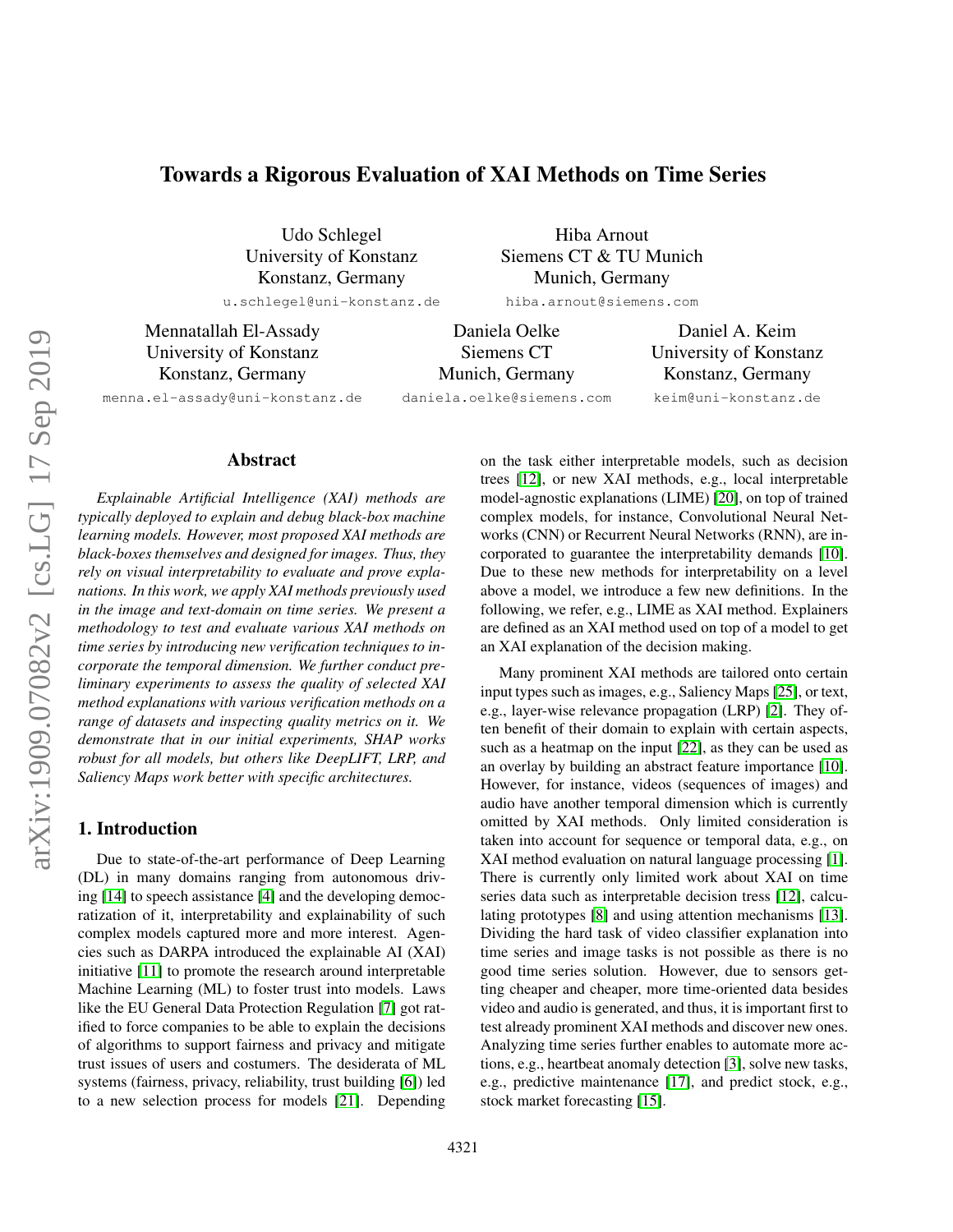To debug and optimize time series prediction models in diverse tasks, not only understanding is essential but also that the XAI explanation is correct itself [\[18\]](#page-4-18). Evaluating and verifying these explanations is a difficult task due to raw time series being large and hardly interpretable even by domain experts themselves, and so an evaluation by raw data and explanation inspection is not feasible. Due to this lack of connectable domain knowledge, a quantifiable approach is necessary to verify explanations. Notably, in computer vision exists some work about the evaluation of explanations [\[23\]](#page-4-19) (e.g., set relevant pixels to zero [\[26\]](#page-4-20)), which is also possible to use on time series. However, these methods omit temporal dependencies by assuming feature independence or only local (short-term) dependency and thus are only limited verifiable on time-oriented data. Hence, adapted or novel variants of previous methods are needed to evaluate explanations on time series.

In this work, we show the practical use of various XAI methods on time series and present the first evaluation of selected methods on a variety of real-world benchmark datasets. Further, we introduce two sequence verification methods and a methodology to evaluate and check XAI explanations on time series automatically. In preliminary experiments, we show the results of our verification techniques for the selected XAI techniques and their results.

### 2. Time Series Explanations

XAI methods have their main application field in computer vision due to the state-of-the-art success of black-box DL models in object recognition and detection [\[19\]](#page-4-21) and the visual interpretability of the input [\[18\]](#page-4-18). However, a need for explainability is desired in other domains to either understand the decision making or to improve the models' performance by debugging failures. Thus, the domain of time series prediction has a high demand for XAI methods.

A classification dataset with univariate time series data D consists of n samples with classes  $c_1, c_2, c_3, ..., c_k$  from a label (multiple classes) with  $k$  different classes. A sample t of D consists of m time points  $t = (t_0, t_1, t_2, ..., t_m)$ . E.g., an anomaly detection dataset has only two classes (anomaly, e.g.,  $c_2$ , and normal, e.g.,  $c_1$ ). In the following, the generally considered explanation of most XAI methods is the local feature importance. Time points get converted to features to introduce a workaround to use XAI methods on time series. The local feature importance produces a relevance  $r_i$  for each time point  $t_i$ . Afterward a tuple  $(t_i, r_i)$  can be build or more general for the time series vector  $t = (t_0, t_1, t_2, ..., t_m)$  a relevance vector can be generated as  $r = (r_0, r_1, r_2, ..., r_m)$ .

A model  $m$  trained on a subset  $X$  from  $D$  with labels  $Y$ can be formalized to  $m(x) = y$  with  $x \in X$  and  $y \in Y$ . The model  $m$  learns based on the provided data  $X, Y$  to predict an unseen subset  $X_{new}$ . In the case of time series, x is a

sample like  $t = (t_0, t_1, t_2, ..., t_m)$  with m time points. If then an XAI method  $xai$  is incorporated to explain the decisions of such a model, another layer on top of it is created. An explanation can then be formalized as  $xai(x, m) = exp$ with  $exp$  being the resulting explanation. With time series, the explanation  $exp$  is a relevance  $r = (r_0, r_1, r_2, ..., r_m)$ vector for m time points.

Similar to the saliency masks on images, a heatmap can be created based on the relevance produced by XAI methods. It is possible to create a visualization with this heatmap enriching a line plot of the original time series. Together with domain knowledge, an expert can inspect the produced explanation visualizations to verify the result qualitatively. [Figure 1.](#page-2-0) shows an example of relevance heatmaps on time series. However, as these heatmaps are hard to interpret and a significant challenge to scale to large datasets or long time series, automated verification needs to be applied.

## 3. Evaluating Time Series Explanations

There are various options on how to evaluate and verify XAI explanations automatically. In computer vision, a common method consists of a perturbation analysis [\[26\]](#page-4-20). This analysis method substitutes a few pixels (e.g., exchange to zero) of an image according to their importance (most or least relevant pixels). However, because, e.g., a zero could be an indicator for an anomaly in a time series task, the methodology of evaluation of XAI methods for time series needs specialized heuristics. We present two novel methods suited explicitly for time series by taking the sequence property of the time-oriented data into account.

## 3.1. Perturbation on time series

At first, a perturbation analysis presents preliminary comparison baselines. The evaluation is based on the assumption that if relevant features (time points) get changed, the performance of an accurate model should decrease massively. If random time points of the data get changed, the performance should either stagnate or decrease.

Perturbation Analysis – The assumption follows the time series  $t = (t_0, t_1, t_2, ..., t_m)$  and the relevance produced by the XAI method as  $r = (r_0, r_1, r_2, ..., r_m)$  to get a worse result of the quality metric  $qm$  for the classifier if combined. A time point  $t_i$  gets gets changed if  $r_i$  is larger than a certain threshold  $e$ , e.g. the 90th percentile of  $r$ . Due to XAI methods have problems with some time-series samples, the threshold leads to only changing a small number of time points. In the case of time series, the time point  $t_i$  is set to zero or the inverse  $(max_{t_i} - t_i)$  and leads to the new time series samples  $t^{zero}$  and  $t^{inverse}$ .

Perturbation Verification - To verify the assumption, a random relevance  $r_r = (r_0, r_1, r_2, ..., r_m)$  is used for the same procedure. The number of changed time points, amount of  $r_i$  larger than the threshold  $e$ , is the same as in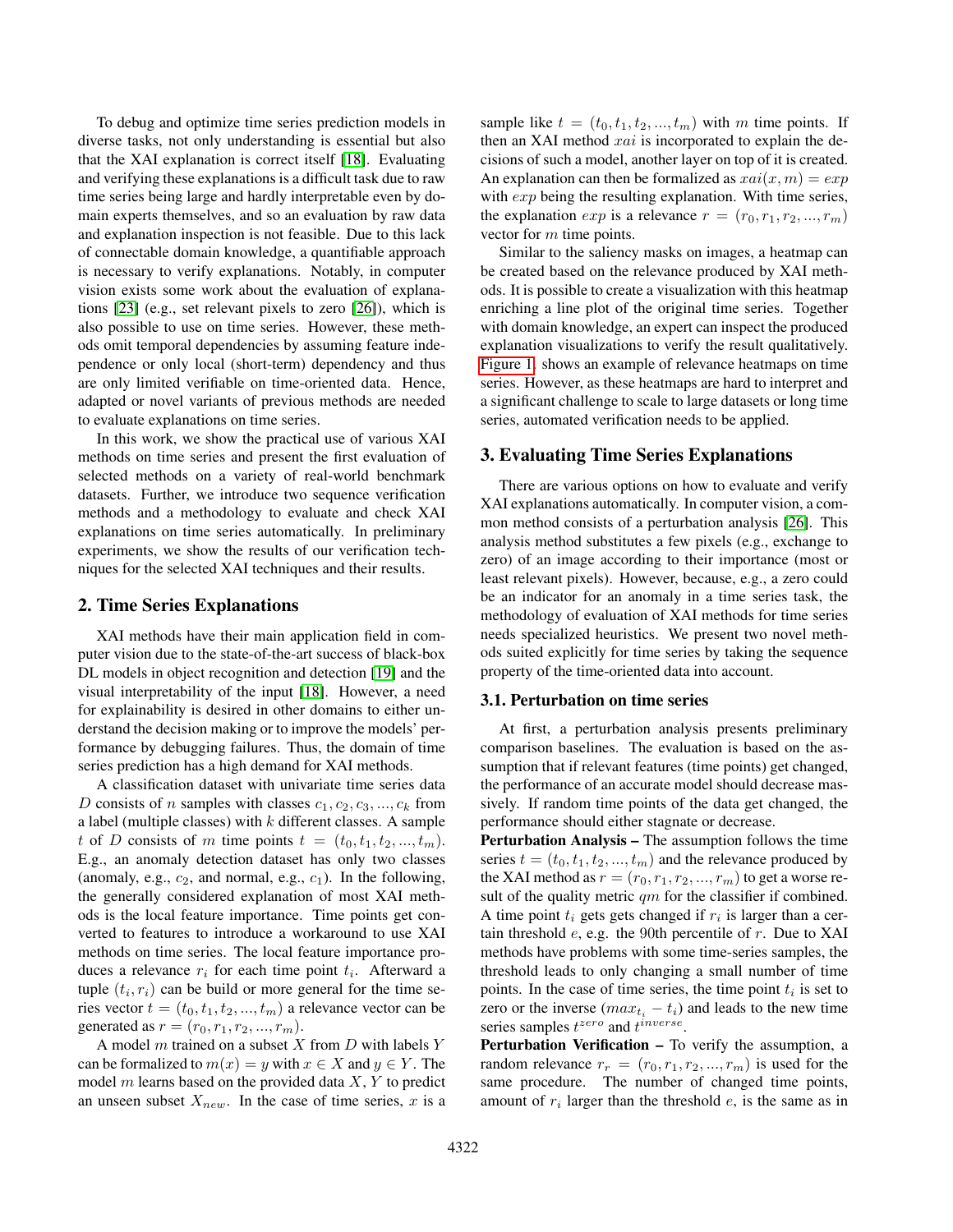

<span id="page-2-0"></span>Figure 1. Relevance Heatmaps on an exemplary time series of the FordA dataset using a ResNet paper model. XAI methods shown with their relevance heatmaps are Saliency Maps, LRP, DeepLIFT, LIME, and SHAP. The blue rectangles display controversial parts of the time series for the XAI methods with red marking high importance for the classification which are, e.g., set to zero by verification methods.

the case before to set the same prerequisites for the classifier. This technique creates new time series like the perturbation analysis such as  $t_r^{zero}$  and  $t_r^{inverse}$ . The assumption to verify the model and the XAI method with the random relevance method follows the schema that the quality metric qm shows e.g.  $qm(t) \geq qm(t_r^{zero}) > qm(t^{zero})$  for a model that maximizes qm.

## 3.2. Sequence Evaluation

To verify that the model and the XAI method also includes time series features such as slopes or minima, we present two novel sequence-dependent methods. If the assumptions of the perturbation analysis hold, there is still a lack of evaluation of trends or patterns in the time series. E.g., for the classification, a decrease to zero could be significant, but the perturbation sets the zero to the max as it is essential for the model and so the classification should get worse. However, if a model learns the general pattern and generalizes good enough to overcome this change, the testing is useless. Thus to take the inter-dependency of time points into account, a closer look onto the time points itself is crucial. We propose two new techniques to test and evaluate XAI methods incorporating this hypothesis.

Swap Time Points – The first additional method again takes the time series  $t = (t_0, t_1, t_2, ..., t_m)$  and the relevance for it  $r = (r_0, r_1, r_2, ..., r_m)$ . However, it takes the time points with the relevance over the threshold as the starting point for further changes of the time series. So,  $r_i > e$  describes the start point to extract the sub-sequence  $t_{sub}$  =  $(t_i, t_{i+1}, ..., t_{i+n_s})$  with length  $n_s$ . The sub-sequence then gets reversed to  $t_{sub} = (t_{i+n_s},...,t_{i+1},t_i)$  and inserted back into the time series. Further, in another experiment, the sub-sequence gets set to zero to test the method. Also, like in the perturbation analysis, the same procedure is done with a random time point positions to verify the time points relevance again.

Mean Time Points – Same as the first additional method,

the second one also takes into account the time series  $t = (t_0, t_1, t_2, ..., t_m)$  and the relevance for it  $r =$  $(r_0, r_1, r_2, ..., r_m)$ . Also, it takes the time points with the relevance over the threshold as the starting point for further changes of the time series. However, instead of swapping the time points, the mean  $\mu$  of the sub-sequence  $t_{sub} = (t_i, t_{i+1}, ..., t_{i+n_s})$  is taken to exchange the whole sub-sequence to  $t_{sub} = (\mu_{t_{sub}}, \mu_{t_{sub}}, ..., \mu_{t_{sub}})$  and inserted back into the time series. Further, in another experiment, the sub-sequence gets set to zero to test the method. Also, like in the perturbation analysis, the same procedure is done with a random time point positions to verify the time points relevance again.

### 3.3. Methodology

The methodology to verify an XAI method is conducted in three stages (model training and evaluation, model explanation creation, explanation evaluation, and verification).

- 1. In the first step, a model learns the training data. Afterward, the trained model predicts the test data and a quality measure (e.g., accuracy) calculates the performance of the result.
- 2. In the next step, a selected XAI method creates explanations for every sample of the test data. Based on the time point relevance by the explanations, the test data gets changed by the evaluation and verification methods mentioned before.
- 3. Then, in the last step, each of these newly created test sets gets predicted by the model, and the quality measure is calculated for the comparison.

If the XAI method produces correct explanations, the assumptions  $qm(t) \geq qm(t_r^c) > qm(t^c)$  with qm as the quality measure, t the original time series,  $t_r^c$  the random changed, and  $t^c$  the relevant changed time series, holds.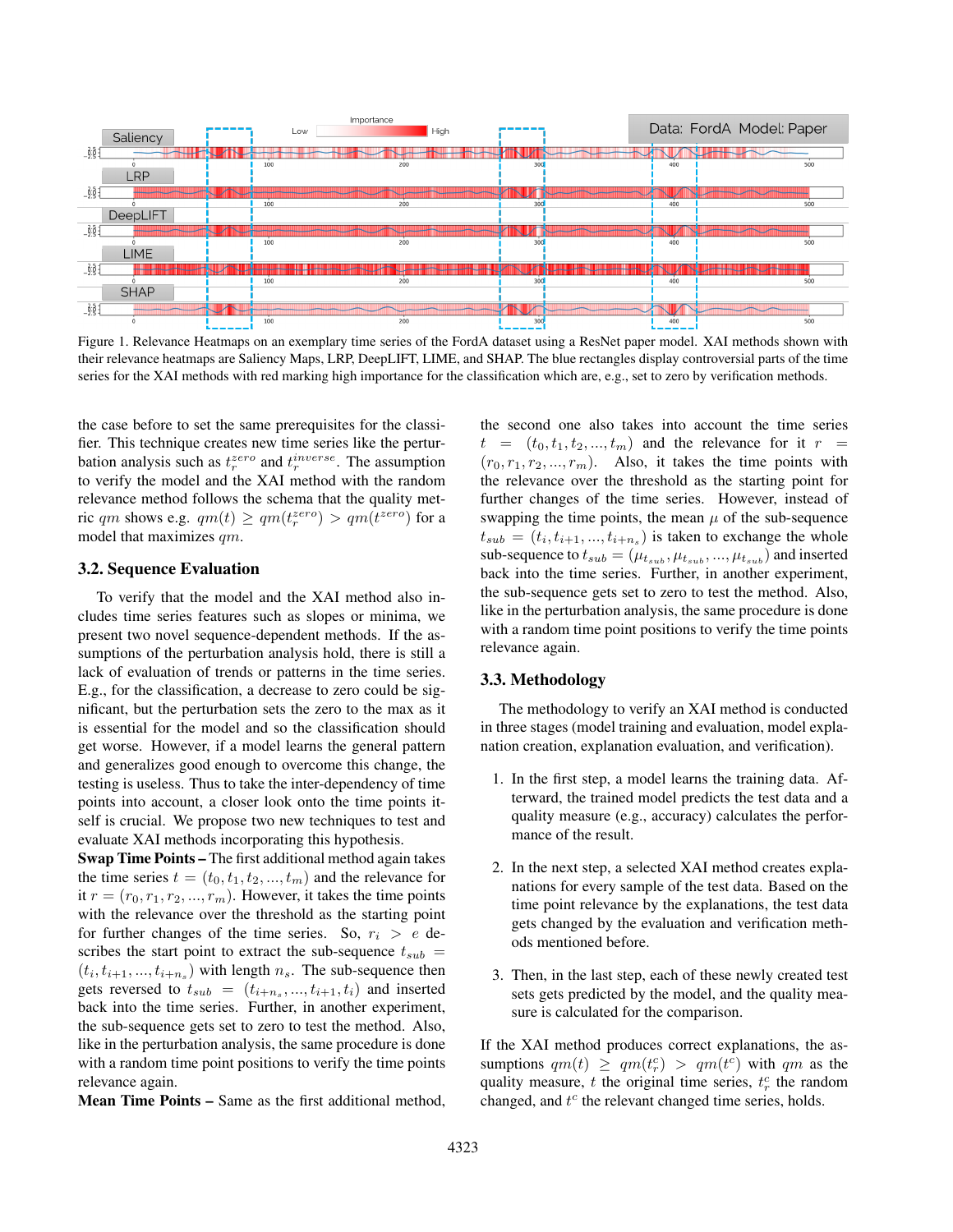| <b>CNN</b>  | Zero | Inverse | Swap | Mean | <b>RNN</b>      | Zero     | Inverse | Swap     | Mean | Paper       | Zero | Inverse  | Swap | Mean |
|-------------|------|---------|------|------|-----------------|----------|---------|----------|------|-------------|------|----------|------|------|
| Saliency    | 0.24 | 0.45    | 0.39 | 0.34 | Saliency        | 0.29     | 0.42    | 0.23     | 0.22 | Saliency    | 0.06 | $0.08\,$ | 0.07 | 0.07 |
| LRP         | 0.44 | 0.39    | 0.41 | 0.41 | LRP             | 0.21     | 0.21    | 0.14     | 0.13 | ∟RP         | 0.29 | 0.29     | 0.29 | 0.34 |
| DeepLIFT    | 0.48 | 0.45    | 0.40 | 0.39 | <b>DeepLIFT</b> | $0.00\,$ | 0.00    | $0.00\,$ | 0.00 | DeepLIFT    | 0.29 | 0.30     | 0.29 | 0.35 |
| LIME        | 0.16 | 0.32    | 0.17 | 0.17 | LIME            | 0.10     | 0.21    | 0.06     | 0.07 | _IME        | 0.02 | 0.06     | 0.04 | 0.02 |
| <b>SHAP</b> | 0.25 | 0.46    | 0.33 | 0.29 | <b>SHAP</b>     | 0.26     | 0.35    | 0.23     | 0.23 | <b>SHAP</b> | 0.29 | 0.40     | 0.31 | 0.38 |
| Random      | 0.17 | 0.45    | 0.15 | 0.10 | Random          | 0.13     | 0.23    | 0.03     | 0.03 | Random      | 0.13 | 0.2      | 0.07 | 0.04 |

<span id="page-3-0"></span>Table 1. Results table with the averaged changed accuracy of the different models over all datasets. Change to test accuracy is calculated by normalizing the base accuracy to the one from the changed data.

# 4. Discussion

The discussion divides into three parts. At first, the datasets and employed models are addressed to help to reproduce the experiments. Afterward, the selected XAI methods are introduced in short, giving an overview. Lastly, we discuss the preliminary evaluation results.

### 4.1. Datasets & Models

Nine datasets of the UCR Time Series Classification Archive [\[5\]](#page-4-22) and a ECG hearbeat dataset [\[9\]](#page-4-23) are included in a real-world focused preliminary experiment. These ten datasets, namely FordA, FordB, ElectricDevices, MelbournePedestrian, ChlorineConcentration, Earthquakes, NonInvasiveFetalECGThorax1, NonInvasive-FetalECGThorax2, Strawberry [\[5\]](#page-4-22), and Physionet's MIT-BIH Arrhythmia [\[9\]](#page-4-23), consist of two different tasks, binary and multi-class prediction. Primarily, binary classification, e.g., for anomaly detection, is a critical use case for time-series predictions to tackle applications like predictive maintenance or heartbeat categorization.

During the experiments, two different architectures (CNN and RNN) are used as baseline models. If available, the architecture provided by the dataset paper is also incorporated. The considered CNN consists of a 1D convolution layer with kernel and channel size of three. Afterward, a dense layer with 100 neurons learns the classification for a specific problem. The considered RNN consists of an LSTM layer with 100 neurons and again a dense layer with 100 neurons for the classifier. Both networks train each dataset individually for 50 epochs. The paper models consist of ResNet-based architectures and also 50 epochs.

### 4.2. XAI methods

The experiment is conducted with the five most prominent XAI methods (LIME [\[20\]](#page-4-7), LRP [\[2\]](#page-4-10), DeepLIFT [\[24\]](#page-4-24), Saliency Maps [\[25\]](#page-4-9), SHAP [\[16\]](#page-4-25)). LIME employs a socalled surrogate model to explain the decision of an ML model. Thru sampling data points around an example to be explained, it learns a linear model to extract local feature importance for the prediction of the more complex model. By propagating the gradients through the network, Saliency Maps and DeepLIFT build a heatmap as feature importance. LRP propagates a relevance score backward through the underlying model to specify feature importance. SHAP employs shapely values and game theory to find the best fitting feature to gain the most for the prediction.

### 4.3. Results

Our preliminary results, see [Table 1.](#page-3-0), show that DeepLIFT and LRP have the largest overall quality metric decrease in CNNS for the perturbation and sequence analysis, which shows the working local feature importance. Saliency Maps and SHAP outperform the others in RNNs by showing quality metric decreases, which is somewhat unexpected but shows a need for further exploration of RNNs with XAI methods. In more advanced ResNet architectures, SHAP produces the best results. However, also DeepLIFT and LRP show good results, which again shows the practical local feature importance. LIME shows terrible results in all cases, most likely due to large dimensionality and the employed linear classifier. Further, the results show the desiderata for the sequence verification methods as the random perturbation of time points has a significant quality metric decrease. Our proposed sequence verification methods present more clearly that the assumption  $qm(t) \geq qm(t_{random}^{mean}) > qm(t^{mean})$  with  $qm$  as the quality measure, t the time series,  $t_{random}^{mean}$  and  $t^{mean}$  the changed time series holds.

### 5. Conclusion and Future Work

Our methodology and verification methods show that XAI methods, proposed for images and text, work on time series data by specifying a relevance to time points. The methods also demonstrate that the models take the temporal aspect into account in some cases. In our experiment, we find that SHAP works robust for all models, but others like DeepLIFT, LRP, and Saliency Maps work better for specific architectures. LIME performs worst most likely because of the large dimensionality by converting time to features. However, we also conclude that a demand is given to introduce more suitable XAI methods on time series to guarantee a better human understanding in the process of XAI. As seen by the hard to interpret visual saliency masks (heatmaps) on time series, a need for a more abstract representation is necessary and increases the importance for more sophisticated visual XAI methods on time series.